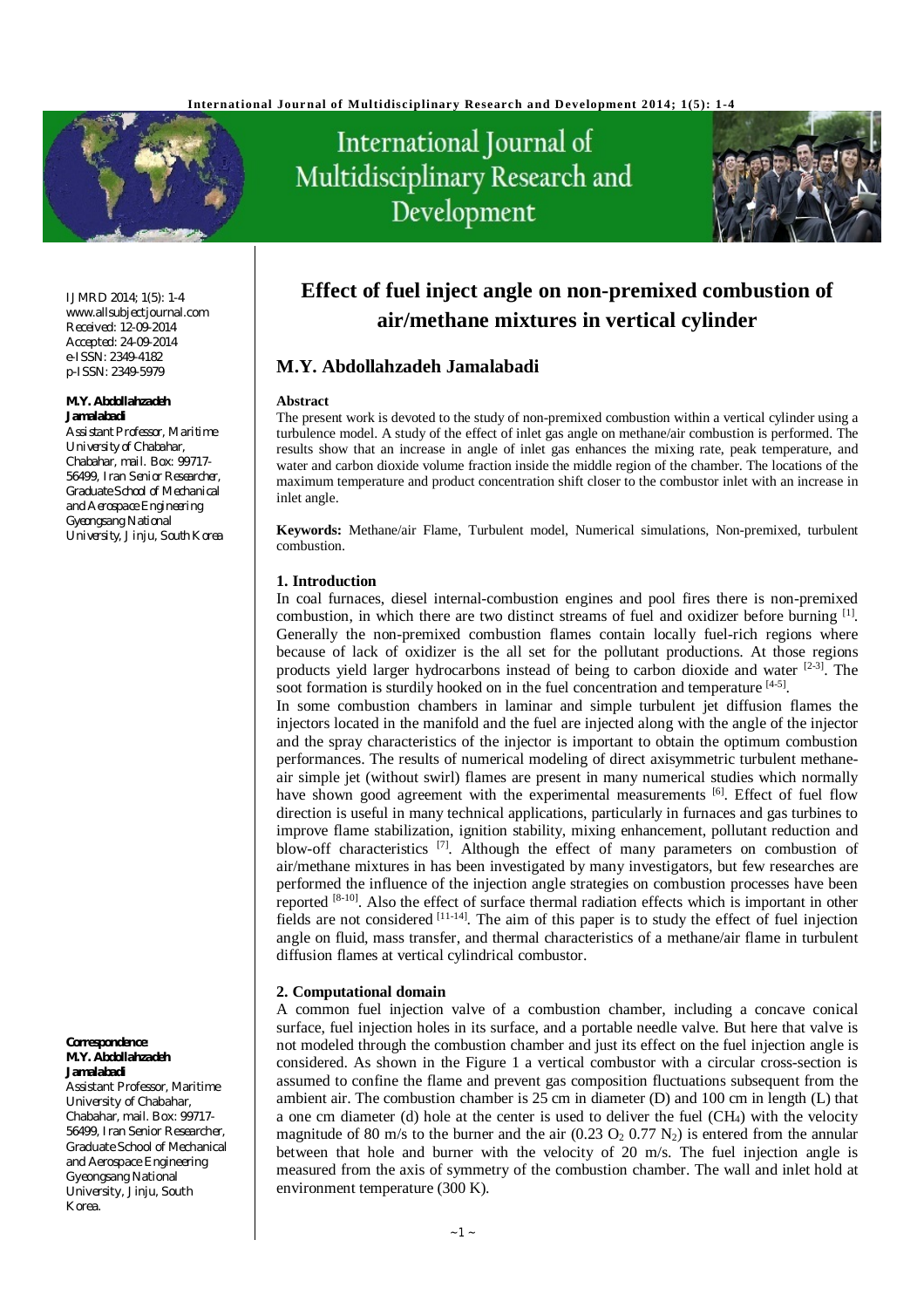

**Fig 1:** Schematic of the vertical cylinder combustion chamber and the computational mesh.

#### **2.1 Mathematical Modeling**

In this study the combustion will be modeled assuming complete conversion of the fuel to  $CO<sub>2</sub>$  and  $H<sub>2</sub>O$ . The mass, momentum, energy, and species conservation equations are where the turbulent stresses are calculated from an

algebraic stress model and wall-function approach is used in the near-wall. The computational mesh of the half of the burner with boundary layer meshes the inlet and the axis of symmetry is illustrated in figure 1.

$$
\frac{\partial u}{\partial x} + \frac{1}{r} \frac{\partial}{\partial r} (rv) = 0 \tag{1}
$$

$$
\frac{1}{r} \left[ \frac{\partial}{\partial x} (r \rho u u) + \frac{\partial}{\partial r} (r \rho u v) \right] = -\frac{\partial p}{\partial x} + \mu \nabla^2 u - \frac{1}{r} \frac{\partial}{\partial r} (r \rho \overline{u' v'}) - \frac{\partial}{\partial x} (\rho \overline{u' u'}) \tag{2}
$$

$$
\frac{1}{r} \left[ \frac{\partial}{\partial x} (r \rho u v) + \frac{\partial}{\partial r} (r \rho v v) - \rho w^2 \right] = -\frac{\partial p}{\partial r} + \mu (\nabla^2 v + \frac{v}{r^2}) - \frac{1}{r} \frac{\partial}{\partial r} (r \rho \overline{v v} + \frac{\partial}{\partial x} (\rho \overline{u v}) - \frac{1}{r} \rho \overline{w' w'} \tag{3}
$$

$$
\frac{1}{r} \left[ \frac{\partial}{\partial x} (r \rho u h) + \frac{\partial}{\partial x} (r \rho v h) \right] = \Gamma_h \nabla^2 h - \frac{1}{r} \frac{\partial}{\partial r} (r \rho \overline{v'h'}) - \frac{\partial}{\partial x} (\rho \overline{u'h'}) + \overline{S}_h \tag{4}
$$

$$
\frac{1}{r} \left[ \frac{\partial}{\partial x} (r\rho u m_j) + \frac{\partial}{\partial r} (r\rho v m_j) \right] = \Gamma_{mj} \nabla^2 m_j - \frac{1}{r} \frac{\partial}{\partial r} (r\rho \overline{v' m_j}) - \frac{\partial}{\partial x} (\rho \overline{u' m_j}) + R_j \tag{5}
$$

### **3. Results and Discussion**

The conservation equations are solved using the OpenFOAM with the method described in  $^{[15]}$ . Figure 2 shows the simulated contours of axial and radial velocities, stream function, water  $(H_2O)$ , carbon dioxide  $(CO_2)$ , and nitrogen  $(N_2)$  mass concentrations inside the combustor for fuel injection parallel to the axis of the burner. As shown the radial velocities are in the one tenth orders of the axial velocities, and stream function generally is parallel to the axis of the combustion chamber. The mass concentrations of the oxygen (which is not shown here) are similar to the nitrogen and generally divided to the two regions of inlet and chemical reactions. The most of the nitrogen exited from the cavity near the wall and the minimum amount was occurring at the axis of its. The fuel is consumed in the small region near to the inlet and for the products of the reaction (water and carbon dioxide) there are three regions in the chamber which are zero at air inlet and a maximum at the outlet near the wall of the chamber and in moderate concentration in other sides. The results show that an increase in injection angle cause to create the four regions for the water and carbon dioxide in the chamber which are zero at air inlet and a maximum in the middle of the chamber and in moderate concentration in other sides. Because there are not a great change in the pressure inside the chamber that contours are not presented here.

The figure 3 shows the temperature distribution caused by heat release at various fuel injections. Because the in cylinder pressure is mostly constant, that is not shown here. As illustrated the increase of the inject angle increases combustion efficiency, due to enhancement of mixing rates between the fuel and oxidant and augment the combustor peak temperature. However, the variation for the first injection is slightly higher. Furthermore, the increase of the inject angle causes the combustion zone of the diffusion flame enlarged and the location of the maximum temperature shifts inside the chamber. In addition, for the narrower-angle injector, fuel jets are restricted in a smaller region than the wider-angle injectors, and the mixing would be less homogeneous.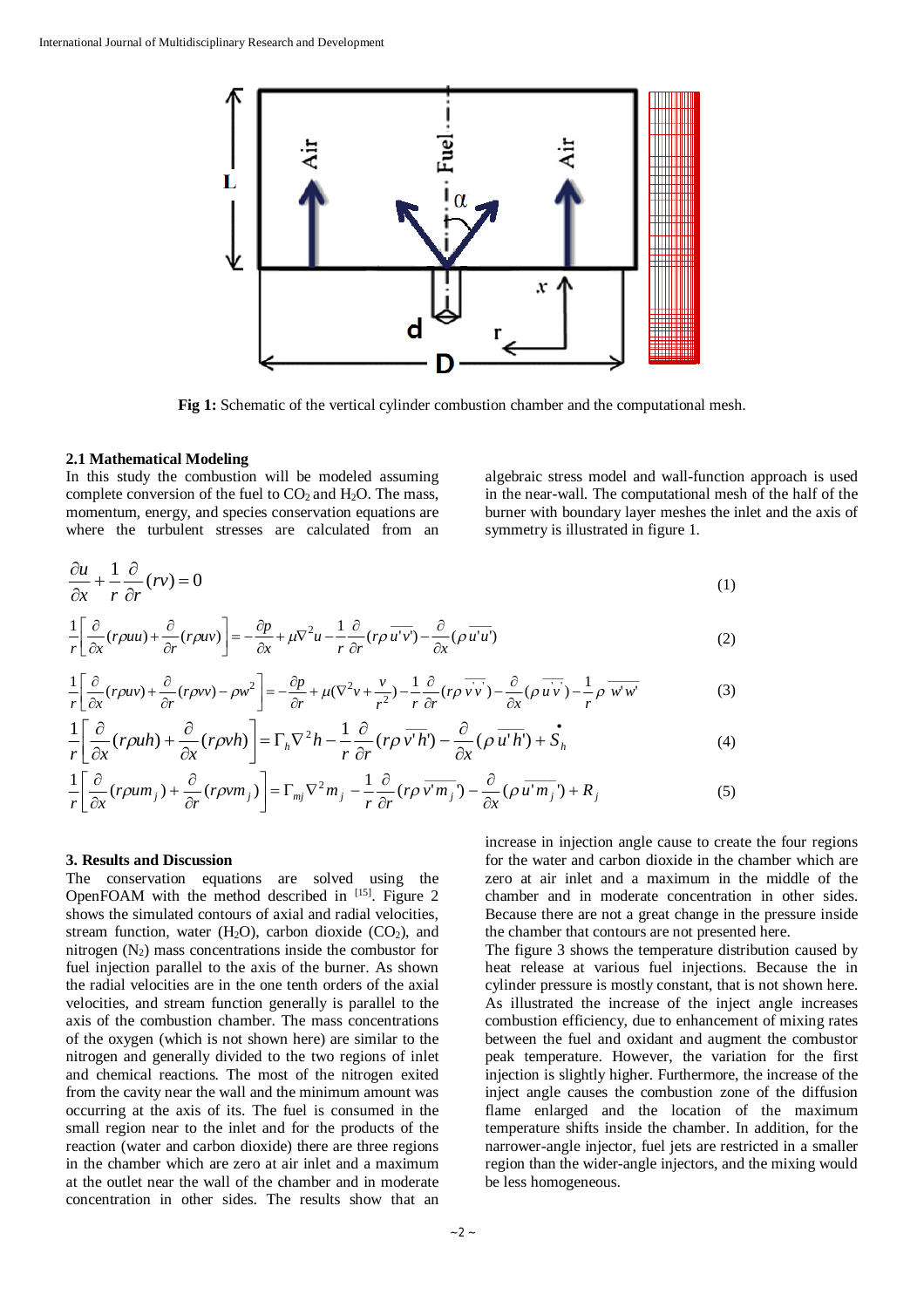

**Fig 2:** Axial and radial velocities, stream function, H<sub>2</sub>O, CO<sub>2</sub>, N<sub>2</sub> mass concentrations.



**Fig** 3: Temperature contours at various fuel injection angle a)  $\alpha=0$  b)  $\alpha=45^{\circ}$  c)  $\alpha=80^{\circ}$ 





The figure 4 shows the vorticity distribution at fuel injection parallel to the combustion chamber axis. As illustrated the maximum of the vorticity occurs in the methane inlet because of the high mixing of the fuel and oxidizer.

# **4. Conclusions**

Burning behaviors of non-premixed methane-air flame are studied for different fuel injection angles. As shown the fuel injection angle is an efficiency parameter to control the fluid flow and combustion characteristics through the combustion chamber.

#### **5. References**

- 1. Turns SR. An Introduction to Combustion: Concepts and Application, McGraw-Hill Science, 2006.
- 2. Brookes SJ, Moss JB. Measurements of Soot Production and Thermal Radiation from Confined Turbulent Jet Diffusion Flames of Methane. Journal of Combustion and Flame 1999; 116:49–6.
- 3. Beltrame A, Porshnev P, Merchan MW, Saveliev A, Fridman A, Kennedy LA *et al.* Soot and NO formation in methane–oxygen enriched diffusion flames. Journal of Combustion and Flame 2001; 124:295–310.
- 4. Warnatz J, Mass U, Dibble RW. Combustion,Physical